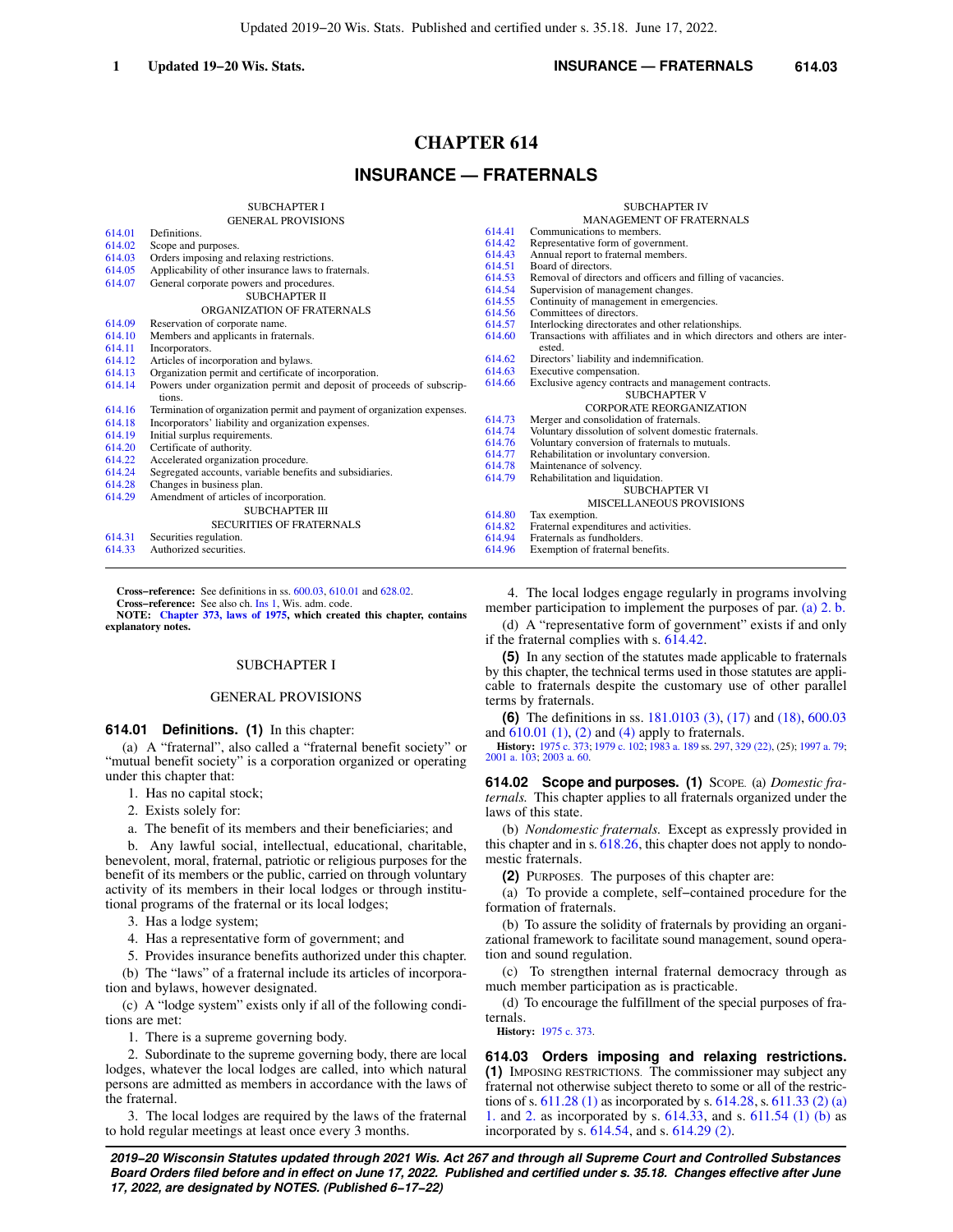## **614.03 INSURANCE — FRATERNALS Updated 19−20 Wis. Stats. 2**

**(2)** ORDERS ELIMINATING RESTRICTIONS. The commissioner may free a new fraternal from any or all of the restrictions generally applicable only to new fraternals under the provisions enumerated in sub. [\(1\)](https://docs.legis.wisconsin.gov/document/statutes/614.03(1)) if satisfied that its financial condition, management or other circumstances give assurance that the interests of insureds and the public will not be endangered thereby.

**History:** [1975 c. 373](https://docs.legis.wisconsin.gov/document/acts/1975/373), [421](https://docs.legis.wisconsin.gov/document/acts/1975/421).

**614.05 Applicability of other insurance laws to fraternals. (1)** CHAPTERS 611 AND 619. No section of ch. [611](https://docs.legis.wisconsin.gov/document/statutes/ch.%20611) or [619](https://docs.legis.wisconsin.gov/document/statutes/ch.%20619) applies to fraternals unless it is specifically made applicable by this chapter.

**(2)** APPLICABLE PORTIONS. Each other section of chs. [600](https://docs.legis.wisconsin.gov/document/statutes/ch.%20600) to [646](https://docs.legis.wisconsin.gov/document/statutes/ch.%20646) that applies to mutuals subject to ch. [611](https://docs.legis.wisconsin.gov/document/statutes/ch.%20611) also applies to domestic and nondomestic fraternals unless:

(a) This chapter or the particular section provides otherwise; or

(b) The particular section is inconsistent with a provision applying explicitly to fraternals, in this chapter or elsewhere. **History:** [1975 c. 373](https://docs.legis.wisconsin.gov/document/acts/1975/373); [1979 c. 89;](https://docs.legis.wisconsin.gov/document/acts/1979/89) [1995 a. 27;](https://docs.legis.wisconsin.gov/document/acts/1995/27) [1997 a. 27.](https://docs.legis.wisconsin.gov/document/acts/1997/27)

**614.07 General corporate powers and procedures. (1)** POWERS. Section [181.0302](https://docs.legis.wisconsin.gov/document/statutes/181.0302) applies to fraternals.

**(2)** EFFECT OF UNAUTHORIZED CORPORATE ACTS. Section [181.0304 \(1\)](https://docs.legis.wisconsin.gov/document/statutes/181.0304(1)) and [\(2\)](https://docs.legis.wisconsin.gov/document/statutes/181.0304(2)) applies to fraternals.

**(4)** WAIVER OF NOTICE AND INFORMAL ACTION. Sections [181.0704,](https://docs.legis.wisconsin.gov/document/statutes/181.0704) [181.0706](https://docs.legis.wisconsin.gov/document/statutes/181.0706), [181.0821](https://docs.legis.wisconsin.gov/document/statutes/181.0821) and [181.0823](https://docs.legis.wisconsin.gov/document/statutes/181.0823) apply to fraternals. **History:** [1975 c. 373](https://docs.legis.wisconsin.gov/document/acts/1975/373); [1979 c. 110;](https://docs.legis.wisconsin.gov/document/acts/1979/110) [1987 a. 13;](https://docs.legis.wisconsin.gov/document/acts/1987/13) [1997 a. 79](https://docs.legis.wisconsin.gov/document/acts/1997/79).

### SUBCHAPTER II

### ORGANIZATION OF FRATERNALS

**614.09 Reservation of corporate name.** Sections [181.0402](https://docs.legis.wisconsin.gov/document/statutes/181.0402) and [181.0403 \(2\),](https://docs.legis.wisconsin.gov/document/statutes/181.0403(2)) [\(3\)](https://docs.legis.wisconsin.gov/document/statutes/181.0403(3)) and [\(3m\)](https://docs.legis.wisconsin.gov/document/statutes/181.0403(3m)) apply to fraternals, except that "department" shall be read "commissioner". **History:** [1975 c. 373](https://docs.legis.wisconsin.gov/document/acts/1975/373); [1995 a. 27;](https://docs.legis.wisconsin.gov/document/acts/1995/27) [1997 a. 79.](https://docs.legis.wisconsin.gov/document/acts/1997/79)

**614.10 Members and applicants in fraternals. (1)** MEMBERSHIP. A fraternal may admit any natural person to membership under such conditions and for such insurance and other benefits as its laws prescribe, subject to this chapter and other applicable laws. Members not having insurance cease to be members if the fraternal is converted to a mutual.

**(2)** APPLICANTS AUTHORIZED. Subject to s. [631.07](https://docs.legis.wisconsin.gov/document/statutes/631.07), a fraternal may do any of the following:

(a) *In general.* Provide insurance benefits to its members and, on the application of members, to others.

(b) *Children.* Insure the lives or disability of children younger than the minimum age for membership in the fraternal but otherwise eligible for membership, on the application of some adult person.

(c) *Employees.* 1. In this paragraph, "employee" includes a former employee who is classified as a retired employee under a retirement plan or other written policy of a fraternal or of a subsidiary or other affiliate of a fraternal.

2. Notwithstanding s. [614.01 \(1\) \(a\) 2.](https://docs.legis.wisconsin.gov/document/statutes/614.01(1)(a)2.), provide insurance benefits to its employees and to employees of the fraternal's subsidiaries or other affiliates.

3. Notwithstanding s.  $614.01$  (1) (a) 2., on the application of an employee specified in subd. [2.,](https://docs.legis.wisconsin.gov/document/statutes/614.10(2)(c)2.) provide insurance benefits to the employee's spouse or domestic partner under ch. [770](https://docs.legis.wisconsin.gov/document/statutes/ch.%20770) or a child of the employee who receives financial services or support from the employee.

**(3)** CHILDREN'S LODGES. A fraternal may organize lodges for children covered by insurance but not old enough for membership. Membership in local lodges is not required for such children, and they have no voting rights.

**(4)** BENEFITS PENDING MEMBERSHIP. A fraternal may extend temporary or conditional insurance coverage to a nonmember who has applied for membership in the fraternal. **History:** [1975 c. 373;](https://docs.legis.wisconsin.gov/document/acts/1975/373) [1989 a. 336](https://docs.legis.wisconsin.gov/document/acts/1989/336); [1997 a. 177;](https://docs.legis.wisconsin.gov/document/acts/1997/177) [2009 a. 28](https://docs.legis.wisconsin.gov/document/acts/2009/28).

**614.11 Incorporators.** Any number of corporate or adult natural persons may organize a fraternal under this chapter. **History:** [1975 c. 373.](https://docs.legis.wisconsin.gov/document/acts/1975/373)

**614.12 Articles of incorporation and bylaws. (1)** ARTI-CLES. The articles of incorporation shall set forth:

(a) The name of the corporation, which shall include the word "fraternal" or words of equivalent meaning if the corporation was organized after June 19, 1976.

(b) The location of the principal office of the fraternal, which shall be in this state.

(c) The purposes of the corporation, which shall include one or more of the purposes specified in s. [614.01 \(1\) \(a\) 2. b.,](https://docs.legis.wisconsin.gov/document/statutes/614.01(1)(a)2.b.) but shall otherwise be restricted to those permitted by s. [610.21](https://docs.legis.wisconsin.gov/document/statutes/610.21).

(d) The classes of members and the qualifications and rights of the members of each class.

(e) A description of the fraternal's representative form of government, conforming to s. [614.42.](https://docs.legis.wisconsin.gov/document/statutes/614.42)

(f) The manner in which local lodges or branches may be formed and the powers they shall have, or a statement that the formation and powers of local lodges or branches shall be provided for in the bylaws.

(g) A provision for fraternal bonds if any are to be authorized, which shall conform to s. [614.33.](https://docs.legis.wisconsin.gov/document/statutes/614.33)

(h) A provision for amendment of the articles, which shall conform to s. [614.29](https://docs.legis.wisconsin.gov/document/statutes/614.29).

**(2)** POWERS NOT ENUMERATED. Section [181.0202 \(2\),](https://docs.legis.wisconsin.gov/document/statutes/181.0202(2)) [\(3\)](https://docs.legis.wisconsin.gov/document/statutes/181.0202(3)) and [\(4\)](https://docs.legis.wisconsin.gov/document/statutes/181.0202(4)) applies to fraternals.

**(3)** PRINCIPAL OFFICERS. Sections [181.0840](https://docs.legis.wisconsin.gov/document/statutes/181.0840) and [181.0841](https://docs.legis.wisconsin.gov/document/statutes/181.0841) apply to fraternals. The articles or bylaws shall specifically designate 3 or more offices, the holders of which shall be the principal officers of the fraternal. The principal offices shall be held by at least 3 separate natural persons. The articles of incorporation or the bylaws may provide that any one or more officers of the fraternal shall be members of the board of directors. The officers of a fraternal may be designated by such titles as may be provided in the articles of incorporation or the bylaws. Any document required or permitted by this chapter to be signed by the president, vice president, secretary or assistant secretary may be signed by such officer as may be stated in the articles of incorporation or bylaws to correspond to the officer so required or permitted to sign.

**(4)** BYLAWS. The bylaws shall comply with the provisions of this chapter, and a copy of the bylaws and any amendments to them shall be filed with the commissioner promptly after adoption, and notice of amendments to the bylaws shall be given promptly to members. Subject to this chapter, ss. [181.0206](https://docs.legis.wisconsin.gov/document/statutes/181.0206) and [181.1021](https://docs.legis.wisconsin.gov/document/statutes/181.1021) apply to fraternals.

**History:** [1975 c. 373;](https://docs.legis.wisconsin.gov/document/acts/1975/373) [1979 c. 102](https://docs.legis.wisconsin.gov/document/acts/1979/102); [1983 a. 189](https://docs.legis.wisconsin.gov/document/acts/1983/189) s. [329 \(25\);](https://docs.legis.wisconsin.gov/document/acts/1983/189,%20s.%20329) [1983 a. 215](https://docs.legis.wisconsin.gov/document/acts/1983/215); [1997 a.](https://docs.legis.wisconsin.gov/document/acts/1997/79) [79](https://docs.legis.wisconsin.gov/document/acts/1997/79).

**614.13 Organization permit and certificate of incorporation. (1)** Section [611.13](https://docs.legis.wisconsin.gov/document/statutes/611.13) applies to fraternals except that the word "mutual" shall be read "fraternal" and "s. [611.19](https://docs.legis.wisconsin.gov/document/statutes/611.19)" in s. [611.13 \(4\)](https://docs.legis.wisconsin.gov/document/statutes/611.13(4)) shall be read "s. [614.19"](https://docs.legis.wisconsin.gov/document/statutes/614.19).

**(2)** The application for a permit shall include, in addition to those things required under s.  $611.13$  (2), a statement of the plan for fraternal activities and for the formation of a representative government under s. [614.42](https://docs.legis.wisconsin.gov/document/statutes/614.42). **History:** [1975 c. 373.](https://docs.legis.wisconsin.gov/document/acts/1975/373)

**614.14 Powers under organization permit and deposit of proceeds of subscriptions.** Sections [611.14 \(2\)](https://docs.legis.wisconsin.gov/document/statutes/611.14(2)) and [611.15](https://docs.legis.wisconsin.gov/document/statutes/611.15) apply to fraternals, except that the word "mutual" shall be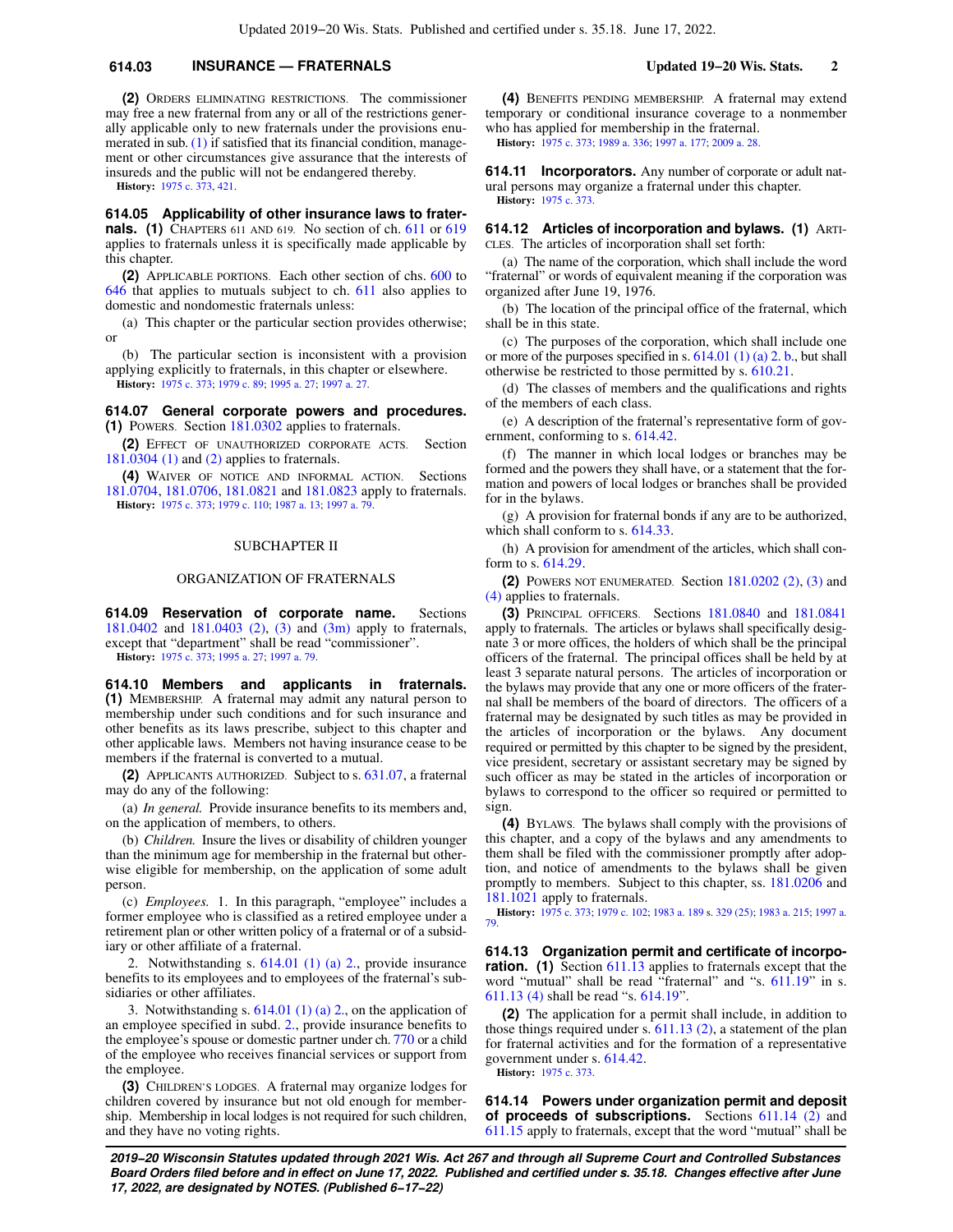read "fraternal" and except that there are no qualifying insurance policies as referred to in s. [611.14 \(2\) \(a\)](https://docs.legis.wisconsin.gov/document/statutes/611.14(2)(a)). **History:** [1975 c. 373](https://docs.legis.wisconsin.gov/document/acts/1975/373).

**614.16 Termination of organization permit and payment of organization expenses.** Section [611.16 \(1\),](https://docs.legis.wisconsin.gov/document/statutes/611.16(1)) [\(2\)](https://docs.legis.wisconsin.gov/document/statutes/611.16(2)), [\(3\)](https://docs.legis.wisconsin.gov/document/statutes/611.16(3)(a)) [\(a\)](https://docs.legis.wisconsin.gov/document/statutes/611.16(3)(a)) and [\(b\)](https://docs.legis.wisconsin.gov/document/statutes/611.16(3)(b)) and [\(4\)](https://docs.legis.wisconsin.gov/document/statutes/611.16(4)) applies to fraternals, except that the word "mutual" shall be read "fraternal" and "s. [611.20"](https://docs.legis.wisconsin.gov/document/statutes/611.20) shall be read "s. [614.20"](https://docs.legis.wisconsin.gov/document/statutes/614.20).

**History:** [1975 c. 373](https://docs.legis.wisconsin.gov/document/acts/1975/373); [1983 a. 192](https://docs.legis.wisconsin.gov/document/acts/1983/192).

**614.18 Incorporators' liability and organization expenses.** Section [611.18 \(1\)](https://docs.legis.wisconsin.gov/document/statutes/611.18(1)) and [\(2\) \(b\)](https://docs.legis.wisconsin.gov/document/statutes/611.18(2)(b)) applies to fraternals, except that the word "mutual" shall be read "fraternal". **History:** [1975 c. 373](https://docs.legis.wisconsin.gov/document/acts/1975/373).

**614.19 Initial surplus requirements. (1)** MINIMUM PER-MANENT SURPLUS. The commissioner may by rule establish the minimum permanent surplus for a fraternal organized under this chapter. In the absence of such a rule, the minimum permanent surplus shall be \$2,000,000 or such greater amount as the commissioner specifies by order.

**(2)** INITIAL EXPENDABLE SURPLUS. A corporation organized under this chapter shall have an initial expendable surplus, after payment of all organizational expenses, of at least 50 percent of the minimum permanent surplus specified under sub.  $(1)$ , or such other percentage as the commissioner specifies by order.

**(3)** MAINTENANCE OF SOLVENCY PROVISION. (a) In this subsection:

1. "Insured employee" means an employee of a fraternal or of a subsidiary or other affiliate of a fraternal who is provided insurance benefits by the fraternal under s.  $614.10$  (2) (c) 2. but is not a member of the fraternal.

2. "Owner" means the owner of a policy or certificate issued by a fraternal in accordance with s. [614.10.](https://docs.legis.wisconsin.gov/document/statutes/614.10)

(b) Except as provided in s. [614.24 \(1m\)](https://docs.legis.wisconsin.gov/document/statutes/614.24(1m)), every fraternal shall contain in its laws and in each certificate of insurance it issues, a provision, to which every certificate of insurance issued by the fraternal shall be subject, that if the financial position of the fraternal becomes impaired, the board of directors or the supreme governing body may, on an equitable basis, apportion the deficiency among the members of the fraternal, the insured employees or the owners, or any combination thereof. A member, insured employee or owner may then either pay the member's, insured employee's or owner's share of the deficiency, or accept the imposition of a lien on the certificate of insurance, to bear interest at the rate charged on policy loans under the certificate, compounded annually until paid, or may accept a proportionate reduction in benefits under the certificate. The fraternal may specify the manner of the election and which alternative is to be presumed if no election is made. No assessment of shares of a deficiency under this paragraph may take effect until 90 days after the date the commissioner is notified of the assessment, unless the commissioner approves an earlier effective date. The commissioner may disapprove the assessment of shares of a deficiency under this paragraph if the commissioner finds that the assessment is not adopted in conformity with this chapter or is contrary to the interests of the members of the domestic fraternal.

**(4)** REDUCTION OF MINIMUM SURPLUS. The commissioner may, by order, reduce the minimum amounts of surplus required under subs. [\(1\)](https://docs.legis.wisconsin.gov/document/statutes/614.19(1)) and [\(2\)](https://docs.legis.wisconsin.gov/document/statutes/614.19(2)) if in the commissioner's opinion the extent and nature of providers' contracts, financial guarantees and other support by financially sound private or public corporations, a pressing social need in a particular community for the formation of a fraternal to provide needed insurance coverage, or other special circumstances, justify the proposed reduction in the required surplus. A person who will directly compete with the proposed fraternal is aggrieved within the meaning of s. [601.62 \(3\) \(a\).](https://docs.legis.wisconsin.gov/document/statutes/601.62(3)(a))

**3 Updated 19−20 Wis. Stats. INSURANCE — FRATERNALS 614.29**

**(5)** HEALTH MAINTENANCE ORGANIZATION INSURER. This section does not apply to a health maintenance organization insurer that is subject to s. [609.96](https://docs.legis.wisconsin.gov/document/statutes/609.96).

**History:** [1975 c. 373,](https://docs.legis.wisconsin.gov/document/acts/1975/373) [421](https://docs.legis.wisconsin.gov/document/acts/1975/421); [1985 a. 335](https://docs.legis.wisconsin.gov/document/acts/1985/335); [1987 a. 361](https://docs.legis.wisconsin.gov/document/acts/1987/361); [1989 a. 23,](https://docs.legis.wisconsin.gov/document/acts/1989/23) [336](https://docs.legis.wisconsin.gov/document/acts/1989/336); [1997 a. 177](https://docs.legis.wisconsin.gov/document/acts/1997/177); [2019 a. 66](https://docs.legis.wisconsin.gov/document/acts/2019/66).

**614.20 Certificate of authority.** Section [611.20](https://docs.legis.wisconsin.gov/document/statutes/611.20) applies to fraternals, except that references to other sections in ch. [611](https://docs.legis.wisconsin.gov/document/statutes/ch.%20611) shall be read to refer to the corresponding sections in this chapter. **History:** [1975 c. 373;](https://docs.legis.wisconsin.gov/document/acts/1975/373) [1981 c. 390](https://docs.legis.wisconsin.gov/document/acts/1981/390) s. [252.](https://docs.legis.wisconsin.gov/document/acts/1981/390,%20s.%20252)

**614.22 Accelerated organization procedure.** Section [611.22](https://docs.legis.wisconsin.gov/document/statutes/611.22) applies to fraternals, except that the word "mutual" shall be read "fraternal". **History:** [1975 c. 373.](https://docs.legis.wisconsin.gov/document/acts/1975/373)

**614.24 Segregated accounts, variable benefits and subsidiaries. (1)** GENERAL. Sections [611.24](https://docs.legis.wisconsin.gov/document/statutes/611.24) to [611.26](https://docs.legis.wisconsin.gov/document/statutes/611.26) apply to fraternals.

**(1m)** VARIABLE BENEFITS. (a) *Exemption to obtain federal approval.* The commissioner shall issue a waiver exempting a policy, certificate of insurance or contract issued by a fraternal from ss. [614.19 \(3\)](https://docs.legis.wisconsin.gov/document/statutes/614.19(3)) and [632.93 \(2\),](https://docs.legis.wisconsin.gov/document/statutes/632.93(2)) as provided in par. [\(b\),](https://docs.legis.wisconsin.gov/document/statutes/614.24(1m)(b)) if all of the following conditions are satisfied:

1. The policy, certificate of insurance or contract provides life insurance or annuity benefits in variable amounts.

2. The fraternal submits to the commissioner written evidence that the federal securities and exchange commission will not approve the policy, certificate of insurance or contract unless it is exempt from all or part of the requirements of ss. [614.19 \(3\)](https://docs.legis.wisconsin.gov/document/statutes/614.19(3)) and [632.93 \(2\).](https://docs.legis.wisconsin.gov/document/statutes/632.93(2))

(b) *Extent of exemption.* A waiver issued under par. [\(a\)](https://docs.legis.wisconsin.gov/document/statutes/614.24(1m)(a)) shall exempt a policy, certificate of insurance or contract from ss. [614.19 \(3\)](https://docs.legis.wisconsin.gov/document/statutes/614.19(3)) and [632.93 \(2\)](https://docs.legis.wisconsin.gov/document/statutes/632.93(2)) only to the extent necessary to obtain the federal security exchange commission's approval of the policy, certificate of insurance or contract.

**(2)** SPECIAL AFFILIATES. (a) *Local lodges.* A local lodge may incorporate under ch. [181](https://docs.legis.wisconsin.gov/document/statutes/ch.%20181) or the corresponding law of the state where it is located, to carry out the noninsurance activities of the local lodge.

(b) *Institutions for carrying out fraternal activities.* Corporations may be formed under ch. [181](https://docs.legis.wisconsin.gov/document/statutes/ch.%20181) to implement s. [614.82 \(2\).](https://docs.legis.wisconsin.gov/document/statutes/614.82(2)) **History:** [1975 c. 373;](https://docs.legis.wisconsin.gov/document/acts/1975/373) [1987 a. 361](https://docs.legis.wisconsin.gov/document/acts/1987/361).

**614.28 Changes in business plan.** Section [611.28](https://docs.legis.wisconsin.gov/document/statutes/611.28) applies to fraternals.

**History:** [1975 c. 373.](https://docs.legis.wisconsin.gov/document/acts/1975/373)

**614.29 Amendment of articles of incorporation. (1)** RIGHT TO AMEND ARTICLES. The articles of a fraternal may provide for amendment by the supreme governing body or by the board of directors, and may provide also for amendment by the members by referendum. If amendment is by referendum, a majority of those members who vote must vote affirmatively. Votes cast within 60 days from the date of mailing of the ballots by the fraternal shall be counted. The timeliness of a vote is determined by the date of its mailing as proved by its postmark or other suitable evidence.

**(2)** FILING. For 5 years after the initial issuance of a certificate of authority, proposed amendments of the articles which are not changes in the business plan shall be filed with the commissioner at least 30 days before the amendment is submitted for approval to the members or to the supreme governing body, or if neither is required, at least 30 days before its effective date.

**(3)** FILING OF ARTICLES OF AMENDMENT. No amendment is effective until the articles of amendment are filed with the commissioner, together with a statement of the results of the voting on the amendment.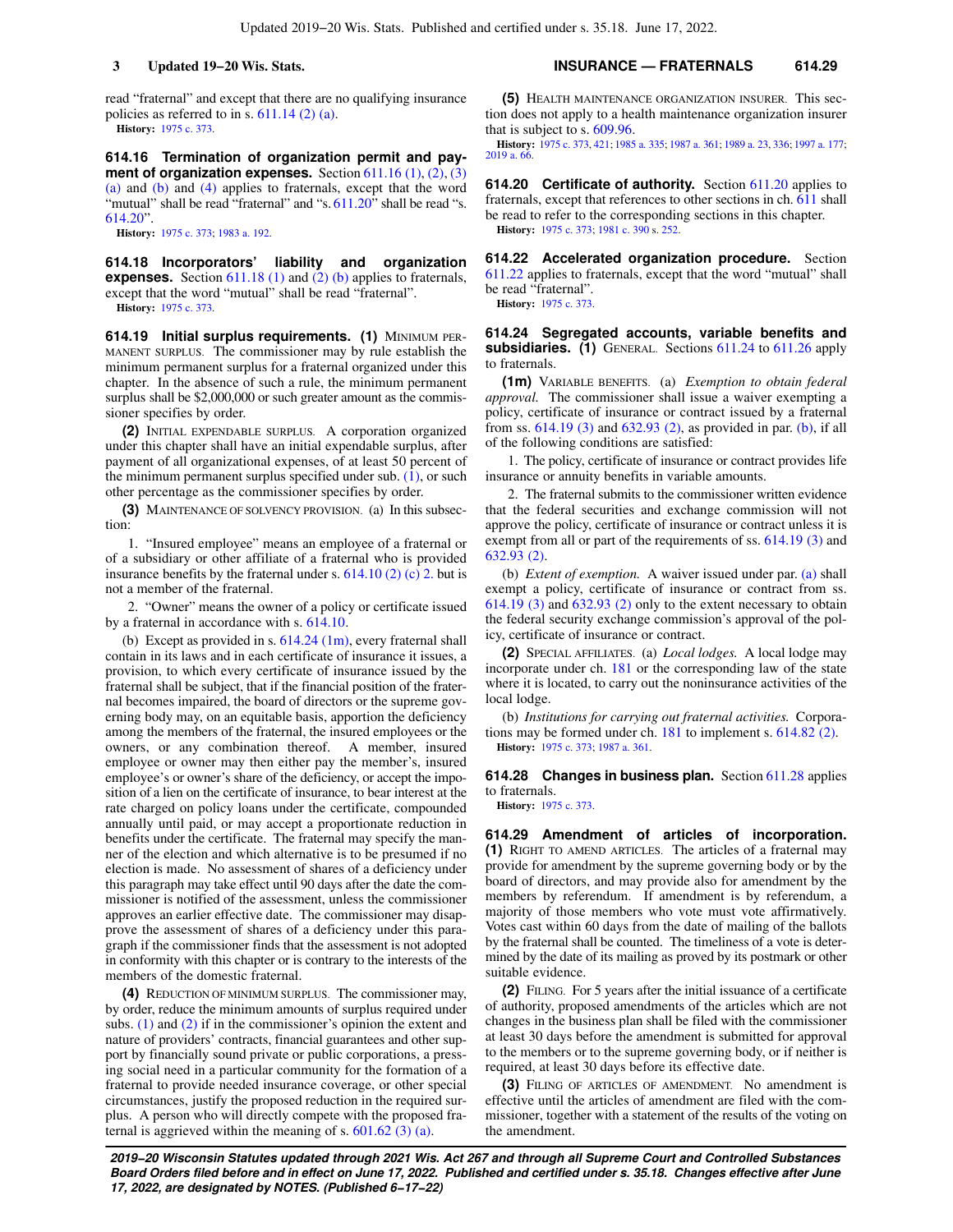## **614.29 INSURANCE — FRATERNALS Updated 19−20 Wis. Stats. 4**

**(4)** PUBLICATION TO MEMBERS. Within 4 months after the filing of the articles of amendment with the commissioner, they shall be furnished to all members either by mail or under s. [614.41 \(1\)](https://docs.legis.wisconsin.gov/document/statutes/614.41(1)). **History:** [1975 c. 373](https://docs.legis.wisconsin.gov/document/acts/1975/373); [1979 c. 102](https://docs.legis.wisconsin.gov/document/acts/1979/102); [2009 a. 342.](https://docs.legis.wisconsin.gov/document/acts/2009/342)

## SUBCHAPTER III

### SECURITIES OF FRATERNALS

**614.31 Securities regulation.** Section [611.31](https://docs.legis.wisconsin.gov/document/statutes/611.31) applies to fraternal bonds but does not apply to contribution notes, as they are defined in s. [611.33](https://docs.legis.wisconsin.gov/document/statutes/611.33) as incorporated by s. [614.33.](https://docs.legis.wisconsin.gov/document/statutes/614.33) **History:** [1975 c. 373](https://docs.legis.wisconsin.gov/document/acts/1975/373).

**614.33 Authorized securities.** Section [611.33 \(2\)](https://docs.legis.wisconsin.gov/document/statutes/611.33(2)) applies to fraternals, except that the words "mutual" and "nonassessable mutual" shall be read "fraternal".

**History:** [1975 c. 373](https://docs.legis.wisconsin.gov/document/acts/1975/373).

#### SUBCHAPTER IV

## MANAGEMENT OF FRATERNALS

**614.41 Communications to members. (1)** OFFICIAL PUB-LICATIONS. A fraternal may provide in its laws for an official publication in which any notice, report, or statement required by law to be given to members, including notice of election, may be published. It shall be printed conspicuously in the publication.

**(2)** COPIES TO COMMISSIONER. The commissioner may by rule prescribe that copies of specified classes of communications published generally to members, including the official publication, shall be communicated to the commissioner at the same time they are sent to the members.

**(3)** DUPLICATE PUBLICATIONS. If the records of a fraternal show that 2 or more members have the same mailing address, an official publication mailed to one member is deemed to be mailed to all members at the same address unless a member requests a separate copy.

**History:** [1975 c. 373](https://docs.legis.wisconsin.gov/document/acts/1975/373), [421](https://docs.legis.wisconsin.gov/document/acts/1975/421).

**614.42 Representative form of government. (1)** SUPREME GOVERNING BODY. The fraternal shall have a supreme governing body consisting either of:

(a) *Board of directors.* A board with some directors elected directly by the members or by their representatives in intermediate assemblies under sub. [\(2\)](https://docs.legis.wisconsin.gov/document/statutes/614.42(2)), and other directors prescribed in the fraternal's laws. The elected directors shall constitute a majority in number and not less than the number of votes required to amend those articles or bylaws of the fraternal that can be amended without consent of the members. The board shall meet at least quarterly to conduct the business of the fraternal. The elected directors shall be elected on a plan that ensures equal weight to each fraternal member's vote. Voting may be conducted by mail, by electronic means, or by any other method or combination of methods approved by the board and prescribed in the fraternal's bylaws.

(b) *Assembly.* Delegates elected directly by the members or at intermediate assemblies or conventions of members or their representatives, together with other delegates prescribed in the fraternal's laws. The elected delegates shall constitute a majority in number and shall not have less than two−thirds of the votes and not less than the number of votes required to amend the articles or bylaws that can be amended without consent of the members. The assembly, whatever designated, shall meet at least once every 4 years and shall elect a board of directors to conduct the business of the fraternal between meetings of the assembly. The delegates making up the supreme governing body shall be elected on a plan that ensures equal weight to each fraternal member's vote.

**(2)** INTERMEDIATE ASSEMBLIES. The laws of a fraternal may provide that delegates to intermediate assemblies may represent geographical districts or lodges or represent the members in defined classes determined on a reasonable basis and that the vote of a representative to an intermediate assembly shall be treated as the vote of the members represented.

**(3)** VOTING PROCEDURE. No votes may be cast by proxy. **History:** [1975 c. 373,](https://docs.legis.wisconsin.gov/document/acts/1975/373) [421;](https://docs.legis.wisconsin.gov/document/acts/1975/421) [2009 a. 342](https://docs.legis.wisconsin.gov/document/acts/2009/342).

**614.43 Annual report to fraternal members.** Every domestic fraternal shall send to each member having insurance or publish in the official publication under s. [614.41 \(1\)](https://docs.legis.wisconsin.gov/document/statutes/614.41(1)) an annual report which shall contain basic financial and operating data, information about important business and corporate developments and such other information as the fraternal wishes to include or as the commissioner by rule requires it to include in order to keep members adequately informed.

**History:** [1975 c. 373;](https://docs.legis.wisconsin.gov/document/acts/1975/373) [1979 c. 102](https://docs.legis.wisconsin.gov/document/acts/1979/102).

**614.51 Board of directors. (1)** GENERAL. Sections [181.0801 \(1\)](https://docs.legis.wisconsin.gov/document/statutes/181.0801(1)) and [\(2\)](https://docs.legis.wisconsin.gov/document/statutes/181.0801(2)) and [181.0802](https://docs.legis.wisconsin.gov/document/statutes/181.0802) apply to fraternals, except that the supreme governing body may act as the board of directors if it meets at least quarterly. Section [611.51 \(2\)](https://docs.legis.wisconsin.gov/document/statutes/611.51(2)) to [\(9\)](https://docs.legis.wisconsin.gov/document/statutes/611.51(9)) applies to fraternals, except that the word "mutual" shall be read "fraternal" and the references to other sections of ch. [611](https://docs.legis.wisconsin.gov/document/statutes/ch.%20611) shall be to the corresponding sections of this chapter.

**(2)** TERMS OF DIRECTORS AND OFFICERS. The terms of directors and officers may not exceed 4 years. **History:** [1975 c. 373;](https://docs.legis.wisconsin.gov/document/acts/1975/373) [1997 a. 79.](https://docs.legis.wisconsin.gov/document/acts/1997/79)

**614.53 Removal of directors and officers and filling of vacancies.** A director may be removed from office for cause by an affirmative vote of a majority of the full board at a meeting of the board called for that purpose or may be removed under ss. [181.0843 \(2\)](https://docs.legis.wisconsin.gov/document/statutes/181.0843(2)) and [181.0844.](https://docs.legis.wisconsin.gov/document/statutes/181.0844) Any vacancy occurring in the board, including a vacancy created by an increase in the number of directors, may be filled until the next succeeding regular election by the affirmative vote of a majority of the directors then in office, although less than a quorum. If the laws of the fraternal provide that at least two−thirds of the directors are elected by the members, elected director vacancies may be filled for the remainder of the terms for which there is a vacancy. If the vacancy is one to be filled in some manner other than by a regular election, the election by the board is effective only until a reasonable time has elapsed for choosing the director in that other manner. In the event that the board of directors ceases to exist and there are no members having voting rights, the members without voting rights shall thereupon have power to elect a new board. A director elected under this section to fill the unexpired term of an elected director is an elected director within the meaning of s. [614.42 \(1\) \(a\)](https://docs.legis.wisconsin.gov/document/statutes/614.42(1)(a)).

**History:** [1975 c. 373;](https://docs.legis.wisconsin.gov/document/acts/1975/373) [1979 c. 102](https://docs.legis.wisconsin.gov/document/acts/1979/102); [1997 a. 79](https://docs.legis.wisconsin.gov/document/acts/1997/79).

**614.54 Supervision of management changes.** Section [611.54](https://docs.legis.wisconsin.gov/document/statutes/611.54) applies to fraternals.

**History:** [1975 c. 373.](https://docs.legis.wisconsin.gov/document/acts/1975/373)

**614.55 Continuity of management in emergencies.** Section [611.55](https://docs.legis.wisconsin.gov/document/statutes/611.55) applies to fraternals. **History:** [1975 c. 373.](https://docs.legis.wisconsin.gov/document/acts/1975/373)

**614.56 Committees of directors.** Section [611.56](https://docs.legis.wisconsin.gov/document/statutes/611.56) applies to fraternals, except that reference therein to other sections of ch. [611](https://docs.legis.wisconsin.gov/document/statutes/ch.%20611) shall be to the corresponding sections of this chapter. **History:** [1975 c. 373.](https://docs.legis.wisconsin.gov/document/acts/1975/373)

**614.57 Interlocking directorates and other relationships.** Section [611.57](https://docs.legis.wisconsin.gov/document/statutes/611.57) applies to fraternals. **History:** [1975 c. 373.](https://docs.legis.wisconsin.gov/document/acts/1975/373)

**614.60 Transactions with affiliates and in which directors and others are interested.** Sections [611.60](https://docs.legis.wisconsin.gov/document/statutes/611.60) and [611.61](https://docs.legis.wisconsin.gov/document/statutes/611.61) apply to fraternals except that local lodges are not required to keep detailed records under s.  $611.61$  (1) (b) if the fraternal does so. **History:** [1975 c. 373;](https://docs.legis.wisconsin.gov/document/acts/1975/373) [1979 c. 102](https://docs.legis.wisconsin.gov/document/acts/1979/102).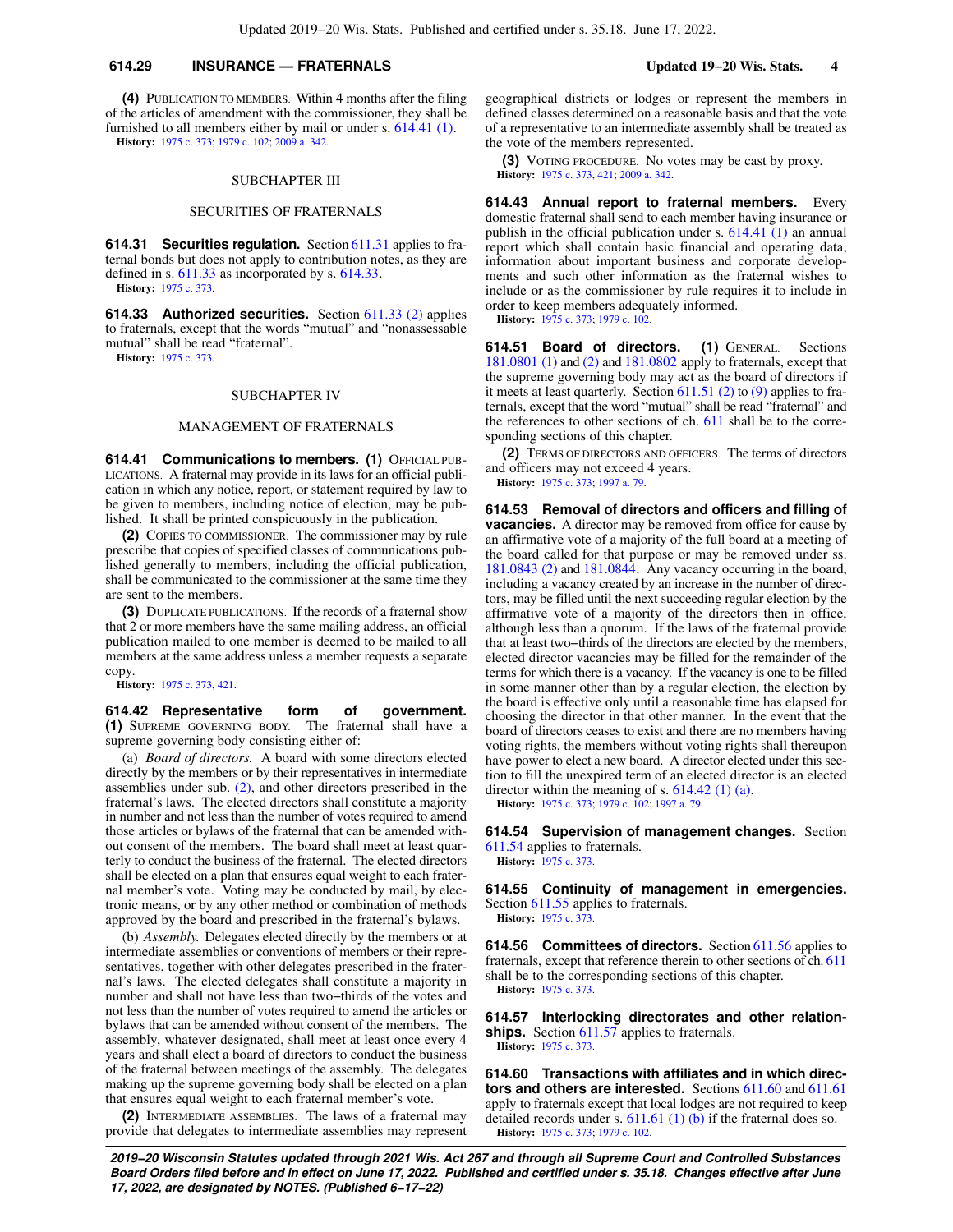**614.62 Directors' liability and indemnification.** Section [611.62](https://docs.legis.wisconsin.gov/document/statutes/611.62) applies to fraternals, except that the word "mutual" shall be read "fraternal".

**History:** [1975 c. 373](https://docs.legis.wisconsin.gov/document/acts/1975/373).

**614.63 Executive compensation.** Section [611.63](https://docs.legis.wisconsin.gov/document/statutes/611.63) applies to fraternals, except that the word "mutual" shall be read "fraternal".

**History:** [1975 c. 373](https://docs.legis.wisconsin.gov/document/acts/1975/373).

**614.66 Exclusive agency contracts and management** contracts. Sections [611.66](https://docs.legis.wisconsin.gov/document/statutes/611.66) and [611.67](https://docs.legis.wisconsin.gov/document/statutes/611.67) apply to fraternals, except that the reference to s. [611.26 \(1\)](https://docs.legis.wisconsin.gov/document/statutes/611.26(1)) contained in s. [611.66](https://docs.legis.wisconsin.gov/document/statutes/611.66) is to that section as incorporated by s. [614.24.](https://docs.legis.wisconsin.gov/document/statutes/614.24)

**History:** [1975 c. 373](https://docs.legis.wisconsin.gov/document/acts/1975/373); [1997 a. 252](https://docs.legis.wisconsin.gov/document/acts/1997/252).

### SUBCHAPTER V

#### CORPORATE REORGANIZATION

**614.73 Merger and consolidation of fraternals. (1)** AUTHORIZATION, DOMESTIC FRATERNALS. Any 2 or more domestic fraternals may merge or consolidate under the provisions of subs.  $(3)$  and  $(4)$ .

**(2)** AUTHORIZATION, DOMESTIC AND NONDOMESTIC FRATER-NALS. Any 2 or more domestic and nondomestic fraternals may merge or consolidate under the provisions of sub. [\(5\)](https://docs.legis.wisconsin.gov/document/statutes/614.73(5)).

**(3)** PROCEDURE FOR DOMESTIC FRATERNALS. The supreme governing body of each domestic fraternal proposing to merge or consolidate shall:

(a) At least 60 days prior to the proposed action submit the text of the proposed contract to its members in the manner provided by s. [614.29 \(4\);](https://docs.legis.wisconsin.gov/document/statutes/614.29(4))

(b) Approve the proposed consolidation or merger by a two− thirds vote; and

(c) File with the commissioner a certified copy of the written contract containing in full the terms and conditions of the consolidation or merger, a sworn statement by the president and secretary or corresponding officers of each fraternal showing the financial condition of each on a date to be fixed by the commissioner but no earlier than the December 31 of the year preceding the proposed contract, and evidence of compliance with pars. [\(a\)](https://docs.legis.wisconsin.gov/document/statutes/614.73(3)(a)) and [\(b\).](https://docs.legis.wisconsin.gov/document/statutes/614.73(3)(b))

**(4)** ISSUANCE OF CERTIFICATE BY COMMISSIONER. The commissioner shall issue a certificate approving the merger or consolidation, upon a finding that:

(a) The contract conforms to the provisions of this chapter;

(b) The parties to the proposed contract have complied with the provisions of sub. [\(3\)](https://docs.legis.wisconsin.gov/document/statutes/614.73(3)); and

(c) The proposed contract is just and equitable to the members of each fraternal.

**(5)** PROCEDURE FOR NONDOMESTIC FRATERNALS. Where a nondomestic fraternal is a party to the proposed contract, the parties shall follow the procedure for domestic fraternals under subs. [\(3\)](https://docs.legis.wisconsin.gov/document/statutes/614.73(3)) and [\(4\)](https://docs.legis.wisconsin.gov/document/statutes/614.73(4)), but the commissioner may not issue a certificate of compliance until the parties file a certificate that the proposed contract has been approved in the manner provided by the laws of the jurisdiction under which the fraternal is incorporated, or, if such laws contain no procedure for approval, that the proposed contract has been approved by the commissioner of insurance for that jurisdiction.

**(6)** EFFECTIVE DATE. The merger or consolidation is effective when the commissioner issues a certificate of approval.

**(7)** EFFECT OF CONSOLIDATION OR MERGER. When the merger or consolidation is effective, the surviving or new fraternal shall have all the assets and be liable for all of the obligations of each of the participating fraternals.

**History:** [1975 c. 373](https://docs.legis.wisconsin.gov/document/acts/1975/373), [421](https://docs.legis.wisconsin.gov/document/acts/1975/421); [1979 c. 102](https://docs.legis.wisconsin.gov/document/acts/1979/102).

## **5 Updated 19−20 Wis. Stats. INSURANCE — FRATERNALS 614.76**

**614.74 Voluntary dissolution of solvent domestic fraternals. (1)** PLAN OF DISSOLUTION. At least 60 days prior to the submission to the supreme governing body or the members of any proposed voluntary dissolution, the proposal shall be filed with the commissioner. The commissioner may require the submission of additional information necessary to establish the financial condition of the fraternal or other facts relevant to the proposed dissolution. If the supreme governing body or the members adopt the resolution to dissolve by a majority of those voting or such larger number as the laws of the fraternal require, the commissioner shall, within 30 days after the adoption of the resolution, begin to examine the fraternal. The commissioner shall approve the dissolution unless finding, after a hearing, that it is insolvent or may become insolvent in the process of dissolution. Upon approval, the fraternal may dissolve under ss. [181.1401](https://docs.legis.wisconsin.gov/document/statutes/181.1401) to [181.1407](https://docs.legis.wisconsin.gov/document/statutes/181.1407). Upon disapproval, the commissioner shall petition the court for liquidation under s. [645.41 \(10\).](https://docs.legis.wisconsin.gov/document/statutes/645.41(10))

**(2)** CONVERSION TO INVOLUNTARY LIQUIDATION. The fraternal may at any time during the liquidation under ss. [181.1401](https://docs.legis.wisconsin.gov/document/statutes/181.1401) to [181.1407](https://docs.legis.wisconsin.gov/document/statutes/181.1407) apply to the commissioner to have the liquidation continued under the commissioner's supervision; thereupon the commissioner shall apply to the court for liquidation under s. [645.41](https://docs.legis.wisconsin.gov/document/statutes/645.41(10))  $(10)$ 

**(3)** REVOCATION OF VOLUNTARY DISSOLUTION. If the fraternal revokes the voluntary dissolution proceedings under s. [181.1404,](https://docs.legis.wisconsin.gov/document/statutes/181.1404) a copy of the revocation of voluntary dissolution proceedings shall be filed with the commissioner.

**History:** [1975 c. 373,](https://docs.legis.wisconsin.gov/document/acts/1975/373) [421;](https://docs.legis.wisconsin.gov/document/acts/1975/421) [1979 c. 102](https://docs.legis.wisconsin.gov/document/acts/1979/102); [1997 a. 79](https://docs.legis.wisconsin.gov/document/acts/1997/79).

**614.76 Voluntary conversion of fraternals to mutuals.** A domestic fraternal may be converted into a mutual, as follows:

**(1)** ACTION BY BOARD OR SUPREME GOVERNING BODY. The board or the supreme governing body shall adopt a plan of conversion stating:

(a) The reasons for and the purposes of the proposed action;

(b) The proposed terms, conditions and procedures and the estimated expenses of implementing the conversion;

(c) The proposed name of the corporation; and

(d) The proposed articles and bylaws.

**(2)** DISAGREEMENT. If the board and the supreme governing body disagree on the conversion plan, the decision of the latter shall govern.

**(3)** APPROVAL BY COMMISSIONER. The plan shall be filed with the commissioner for approval, together with so much of the information under s. [611.13 \(2\)](https://docs.legis.wisconsin.gov/document/statutes/611.13(2)) as the commissioner reasonably requires. The commissioner shall approve the plan unless finding, after a hearing, that it would be contrary to the law, that the new mutual would not satisfy the requirements for a certificate of authority under s. [611.20](https://docs.legis.wisconsin.gov/document/statutes/611.20) or that the plan would be contrary to the interests of members or the public.

**(4)** APPROVAL BY MEMBERS. After being approved by the commissioner, the plan shall be submitted for approval to the persons who were voting members on the date of the commissioner's approval under sub.  $(3)$ . At least a majority of the votes cast must be in favor of the plan, or a larger number if required by the laws of the fraternal.

**(5)** OFFICERS AND DIRECTORS. The officers and directors of the fraternal shall be the initial officers and directors of the mutual.

**(6)** REPORT TO COMMISSIONER. A copy of the resolution adopted under sub. [\(4\)](https://docs.legis.wisconsin.gov/document/statutes/614.76(4)) shall be filed with the commissioner, stating the number of members entitled to vote, the number voting, the method of voting and the number of votes cast in favor of the plan, stating separately the mail votes and the votes cast in person.

**(7)** CERTIFICATE OF AUTHORITY. If the requirements of the law are met, the commissioner shall issue a certificate of authority to the new mutual. Thereupon the fraternal shall cease its legal existence and the corporate existence of the new mutual shall begin, but it shall be deemed to have been incorporated as of the date the converted fraternal was incorporated. The new mutual shall have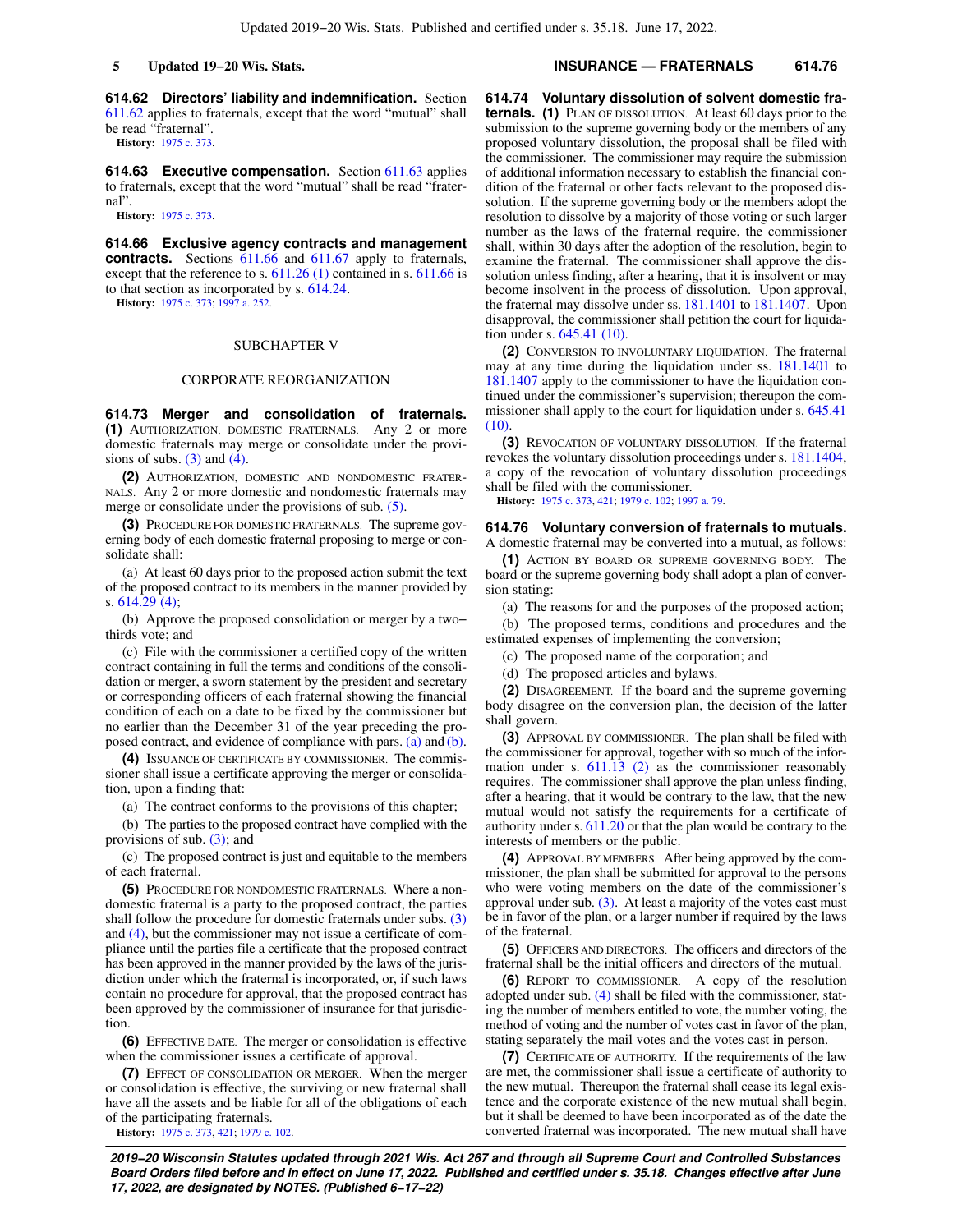# **614.76 INSURANCE — FRATERNALS Updated 19−20 Wis. Stats. 6**

all the assets and be liable for all of the obligations of the converted fraternal. The commissioner may grant a period not exceeding one year for adjustment to the requirements of ch. [611](https://docs.legis.wisconsin.gov/document/statutes/ch.%20611), specifying the extent to which particular provisions of ch. [611](https://docs.legis.wisconsin.gov/document/statutes/ch.%20611) shall not apply.

**(8)** EXPENSES. The corporation may not pay compensation of any kind to existing personnel, in connection with the proposed conversion, other than regular salaries. With the commissioner's approval, payment may be made at reasonable rates for printing costs and for legal and other professional fees for services actually rendered. All expenses of the conversion, including the expenses incurred by the commissioner and the prorated salaries of any insurance office staff members involved, shall be borne by the corporation being converted.

**History:** [1975 c. 373](https://docs.legis.wisconsin.gov/document/acts/1975/373), [421](https://docs.legis.wisconsin.gov/document/acts/1975/421).

**614.77 Rehabilitation or involuntary conversion.** If the commissioner believes that a fraternal does not satisfy the requirements of this chapter, the commissioner shall call a hearing and upon a finding that the fraternal does not satisfy the requirements, the commissioner shall petition for rehabilitation under s. [645.31,](https://docs.legis.wisconsin.gov/document/statutes/645.31) for the purpose of rehabilitating the fraternal or, if that is not possible, of converting the fraternal to a mutual.

**History:** [1975 c. 373](https://docs.legis.wisconsin.gov/document/acts/1975/373), [421](https://docs.legis.wisconsin.gov/document/acts/1975/421).

**614.78 Maintenance of solvency. (1)** ORDER DECLARING HAZARDOUS CONDITION. When a domestic fraternal has an authorized control level event, as defined by the commissioner by rule, under circumstances the commissioner determines will not be promptly remedied, the commissioner, in addition to taking any other action required or allowed by law, may issue an order declaring the domestic fraternal to be in a hazardous condition and may order the fraternal to remedy the authorized control level event. This order may include authorization to the fraternal to negotiate an agreement to transfer, subject to sub. [\(2\),](https://docs.legis.wisconsin.gov/document/statutes/614.78(2)) all members, certificates, and other assets and liabilities of the fraternal to another fraternal or other insurer through merger, consolidation, assumption, or other means.

**(2)** SPECIFICATIONS REGARDING TRANSFER. (a) Any transfer under sub. [\(1\)](https://docs.legis.wisconsin.gov/document/statutes/614.78(1)) shall constitute a novation of the transferring fraternal's certificates that is effective on the date of transfer. The fraternal shall ensure the transfer is concluded within the time agreed to by the commissioner and subject to approval by the commissioner. The transfer agreement under this paragraph is considered to be fully approved by the domestic fraternal upon a majority vote of the fraternal's board of directors, notwithstanding s. [614.73](https://docs.legis.wisconsin.gov/document/statutes/614.73) and any other law or regulation that requires notice to or approval by the fraternal's members or supreme governing body. Any law of a fraternal requiring notice to or approval by the fraternal's members or supreme governing body shall be suspended by this section. The transferring fraternal shall provide notice to its members of the transfer by mail or in the manner provided by s. [614.41 \(1\)](https://docs.legis.wisconsin.gov/document/statutes/614.41(1)) no later than 30 days after the transfer is approved by the commissioner.

(b) If the fraternal seeks to make a transfer under sub. [\(1\)](https://docs.legis.wisconsin.gov/document/statutes/614.78(1)) to an organization that does not have a certificate of authority in this state, the commissioner may grant the organization a limited certificate of authority to service the existing certificates and fulfill all obligations owed to certificate holders following the transfer but not to otherwise transact insurance business in this state.

(c) By order of the commissioner and notwithstanding any law or rules to the contrary and any laws of the fraternal, the board of directors of the fraternal may suspend or modify the qualifications for membership in the fraternal as necessary to facilitate a transfer under sub. [\(1\)](https://docs.legis.wisconsin.gov/document/statutes/614.78(1)).

(d) Upon the effective date of a transfer to an organization that is not a fraternal and in consideration for the transfer, each member of the fraternal is considered to agree that any terms of a certificate subjecting the certificate to the laws of the fraternal or providing for the maintenance of the fraternal's solvency, except to the extent of any outstanding lien not released by the terms of the transfer, shall be null and void and the assuming organization shall endorse the certificate accordingly. **History:** [2019 a. 66](https://docs.legis.wisconsin.gov/document/acts/2019/66); [2021 a. 239](https://docs.legis.wisconsin.gov/document/acts/2021/239) s. [74.](https://docs.legis.wisconsin.gov/document/acts/2021/239,%20s.%2074)

**614.79 Rehabilitation and liquidation. (1)** GROUNDS FOR REHABILITATION OR LIQUIDATION. In addition to the grounds for rehabilitation under s. [645.31](https://docs.legis.wisconsin.gov/document/statutes/645.31) and the grounds for liquidation under s. [645.41,](https://docs.legis.wisconsin.gov/document/statutes/645.41) any of the following is grounds for rehabilitation under s. [645.31](https://docs.legis.wisconsin.gov/document/statutes/645.31) or liquidation under s. [645.41](https://docs.legis.wisconsin.gov/document/statutes/645.41):

(a) Failure by a domestic fraternal to comply with an order of the commissioner under s. [614.78](https://docs.legis.wisconsin.gov/document/statutes/614.78).

(b) Failure by a domestic fraternal to remedy within the time specified by the commissioner a hazardous condition as deter-mined by the commissioner under s. [614.78](https://docs.legis.wisconsin.gov/document/statutes/614.78).

**(2)** CRITERIA FOR REHABILITATION. For purposes of a proceeding commenced under this section, rehabilitation under s. [645.31](https://docs.legis.wisconsin.gov/document/statutes/645.31) is presumed to be futile and to serve no useful purpose, unless the commissioner reasonably believes that rehabilitation has a high probability of returning the fraternal to long−term viability or will facilitate a transfer to another fraternal or insurer.

**(3)** ASSESSMENTS UNDER LIQUIDATION. Notwithstanding ss. [614.19 \(3\)](https://docs.legis.wisconsin.gov/document/statutes/614.19(3)) and [645.68,](https://docs.legis.wisconsin.gov/document/statutes/645.68) after a petition for liquidation of a fraternal is filed, the fraternal may not assess payment of shares of a deficiency under s. [614.19 \(3\) \(b\),](https://docs.legis.wisconsin.gov/document/statutes/614.19(3)(b)) unless the commissioner determines that the assessment is for the purpose of satisfying the obligations of the fraternal to creditors described in s. [645.68 \(1\)](https://docs.legis.wisconsin.gov/document/statutes/645.68(1)) and [\(3\).](https://docs.legis.wisconsin.gov/document/statutes/645.68(3)) The fraternal may not make an assessment for the purpose of any deficiency related to other claims including those described in s. [645.68 \(3c\)](https://docs.legis.wisconsin.gov/document/statutes/645.68(3c)), [\(3m\),](https://docs.legis.wisconsin.gov/document/statutes/645.68(3m)) [\(3r\)](https://docs.legis.wisconsin.gov/document/statutes/645.68(3r)), [\(4\),](https://docs.legis.wisconsin.gov/document/statutes/645.68(4)) [\(5\)](https://docs.legis.wisconsin.gov/document/statutes/645.68(5)), [\(6\),](https://docs.legis.wisconsin.gov/document/statutes/645.68(6)) [\(7\)](https://docs.legis.wisconsin.gov/document/statutes/645.68(7)), [\(8\),](https://docs.legis.wisconsin.gov/document/statutes/645.68(8)) [\(9\)](https://docs.legis.wisconsin.gov/document/statutes/645.68(9)), [\(10\)](https://docs.legis.wisconsin.gov/document/statutes/645.68(10)), or [\(11\).](https://docs.legis.wisconsin.gov/document/statutes/645.68(11))

**(4)** CONDUCT OF LIQUIDATION PROCEEDINGS. Liquidation proceedings under this section for a fraternal shall be conducted con-sistent with the purposes of s. [645.01 \(4\) \(c\)](https://docs.legis.wisconsin.gov/document/statutes/645.01(4)(c)) in a manner designed to conserve assets, limit liquidation expenses, and avoid any assessment of shares of a deficiency.

**(5)** TRANSFER BY LIQUIDATOR. The liquidator of a fraternal under this section shall attempt to transfer policies or certificates of the liquidating fraternal under s. [645.46 \(8\)](https://docs.legis.wisconsin.gov/document/statutes/645.46(8)) by way of assignment, assumption, or other means to a qualified fraternal, either domestic or foreign, or, if no qualified fraternal will accept the transfer, to an insurer authorized to transact life insurance business in this state. In determining whether a fraternal or insurer is qualified to accept a transfer under this subsection, the liquidator shall consider the solvency of the fraternal or other insurer among other things. No fraternal shall be obligated to accept a transfer under this subsection. Upon the effective date of a transfer under this subsection to an insurer that is not a fraternal and in consideration for the transfer, each member of the fraternal and owner of a policy or certificate being transferred is considered to agree that any terms of the insurance policy or certificate that provide for the maintenance of the fraternal's solvency or that subject the policy or certificate to the policies of the fraternal shall be null and void and to agree to any other changes to terms of the policy or certificate that are determined by the liquidator to be necessary to effectuate the transfer. The insurer accepting transfer shall endorse the policy or certificate accordingly. Any transfer under this subsection is a novation of the policy or certificate that is effective on the date of transfer.

**History:** [2019 a. 66](https://docs.legis.wisconsin.gov/document/acts/2019/66); [2021 a. 239](https://docs.legis.wisconsin.gov/document/acts/2021/239) s. [74.](https://docs.legis.wisconsin.gov/document/acts/2021/239,%20s.%2074)

#### SUBCHAPTER VI

### MISCELLANEOUS PROVISIONS

**614.80 Tax exemption.** Every domestic and nondomestic fraternal, except those that offer a health maintenance organization as defined in s. [609.01 \(2\)](https://docs.legis.wisconsin.gov/document/statutes/609.01(2)) or a limited service health organization as defined in s. [609.01 \(3\)](https://docs.legis.wisconsin.gov/document/statutes/609.01(3)) is exempt from all state, county, district, municipal and school taxes or fees, except the fees required by s. [601.31 \(2\)](https://docs.legis.wisconsin.gov/document/statutes/601.31(2)), but is required to pay all taxes and special assess-